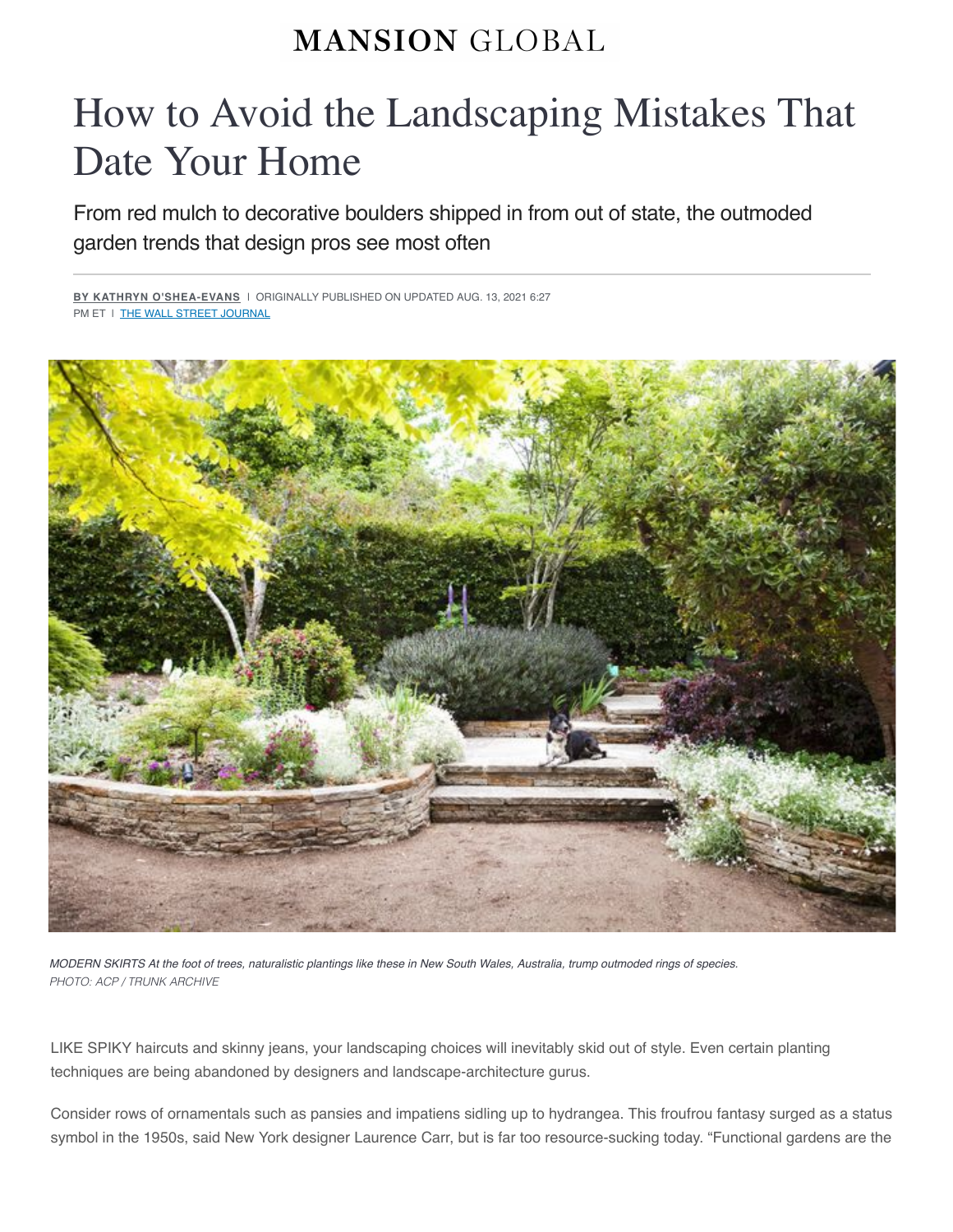way of the future," said Ms. Carr, who sees hodgepodges of "edible plants, bushes and trees, including many native plants, pollinators and medicinals," sprouting instead.

We polled scores of pros for what else counts as passe landscaping these days, and got their picks for what to plant instead.



LIVING ON THE EDGE The owners of this Sag Harbor, N.Y., home decided with local landscape designer Joseph Tyree to forgo surrounding the pool with hardscaping and instead bring the lawn up to the pool coping, a more contemporary approach. *PHOTO: SCOTT FRANCES/OTTO (ARCHITECTURE BY JANSON GOLDSTEIN)*

Dated: Los Angeles interior designer Susan Davis Taylor's clients used to pave paradise, opting for a concrete or flagstone pool deck "leaving very little room for natural grass or garden spaces."

Up-to-date: Lawn that is brought right up to the pool coping creates a resort-like beauty. Lounges and chairs sit on minimal hardscaping and look as if they are on the grass, said Ms. Taylor. The platforms "protect the furniture from water damage while leaving a luscious green yard that goes to the pool's edge."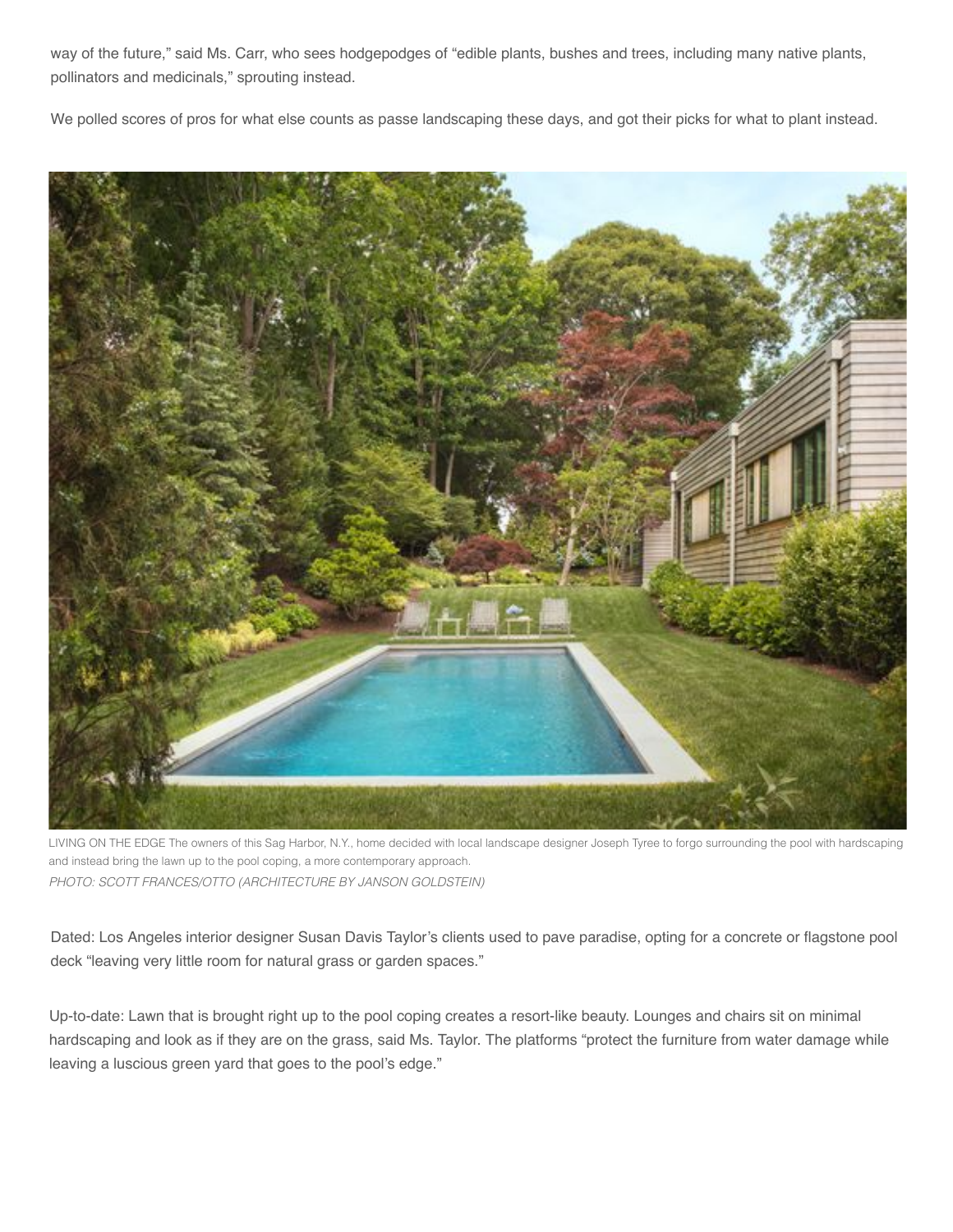

*PHOTO: THE ELLAPHANT IN THE ROOM*

Dated: Popular in the 1980s and '90s, triple-tiered fountains recall Italian piazzas in a way that would have been appealing to Tony and Carmela Soprano. Beyond outmoded, the flourish condemns you to a life of fighting the algae that grows in them, said Miami architect Kobi Karp.

Up-to-date: A sculpture can solidify the relationship between a house and its plot, Mr. Karp said. "Purchase a piece with large scale and mass," he said. "A smooth piece with some curvilinear aspects can make a striking juxtaposition against informal planting and foliage."

Dated: "Red mulch in planting beds was a very unfortunate trend," said Miami-based landscape designer Fernando Wong, who noted the choice was born at Walt Disney World in the 1960s and crept throughout suburbia from there. The hue is not really orange or red, he said, "just some bizarre in-between, like a bad dye job."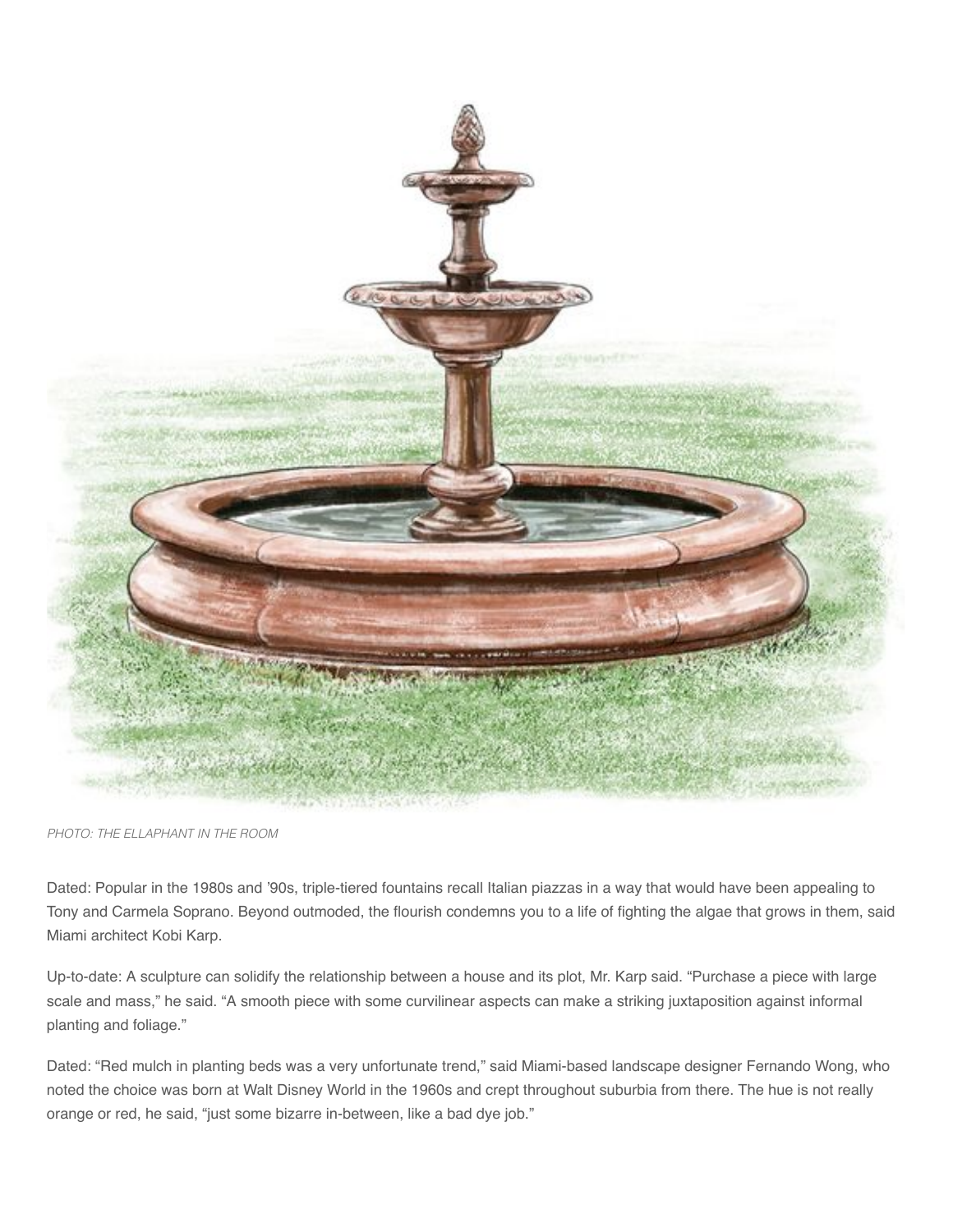Up-to-date: Mr. Wong seeks out chemical-free options that add nutrients to the soil, like mini pine-bark mulch. The top dressing is "nothing more than shredded pine tree, and easily found at most garden centers," he said.



*PHOTO: THE ELLAPHANT IN THE ROOM*

Dated: Foundation planting—shrubs and trees so close to a home's footing they appear to choke it—can cause mold on siding if greenery gets too big, make home repairs thorny and raise hell with your home's base. John VerDerBer, landscape designer at his family's Aquebogue, N.Y., nursery, never positions flora closer than 3 feet from a foundation.

Up-to-date: "High-end clients want to see more of their houses, so we plant larger trees at the corners and dwarf specimens between, or we plant perennials and grasses, not shrubs, around the house," Mr. VerDerBer said.

Dated: Carleton Varney, president of Dorothy Draper & Co., based in Palm Beach, Fla., would give all the overt outdoor ornamentation that peaked in the 1990s—like fanciful bird baths, globes and angel statues—the heave-ho.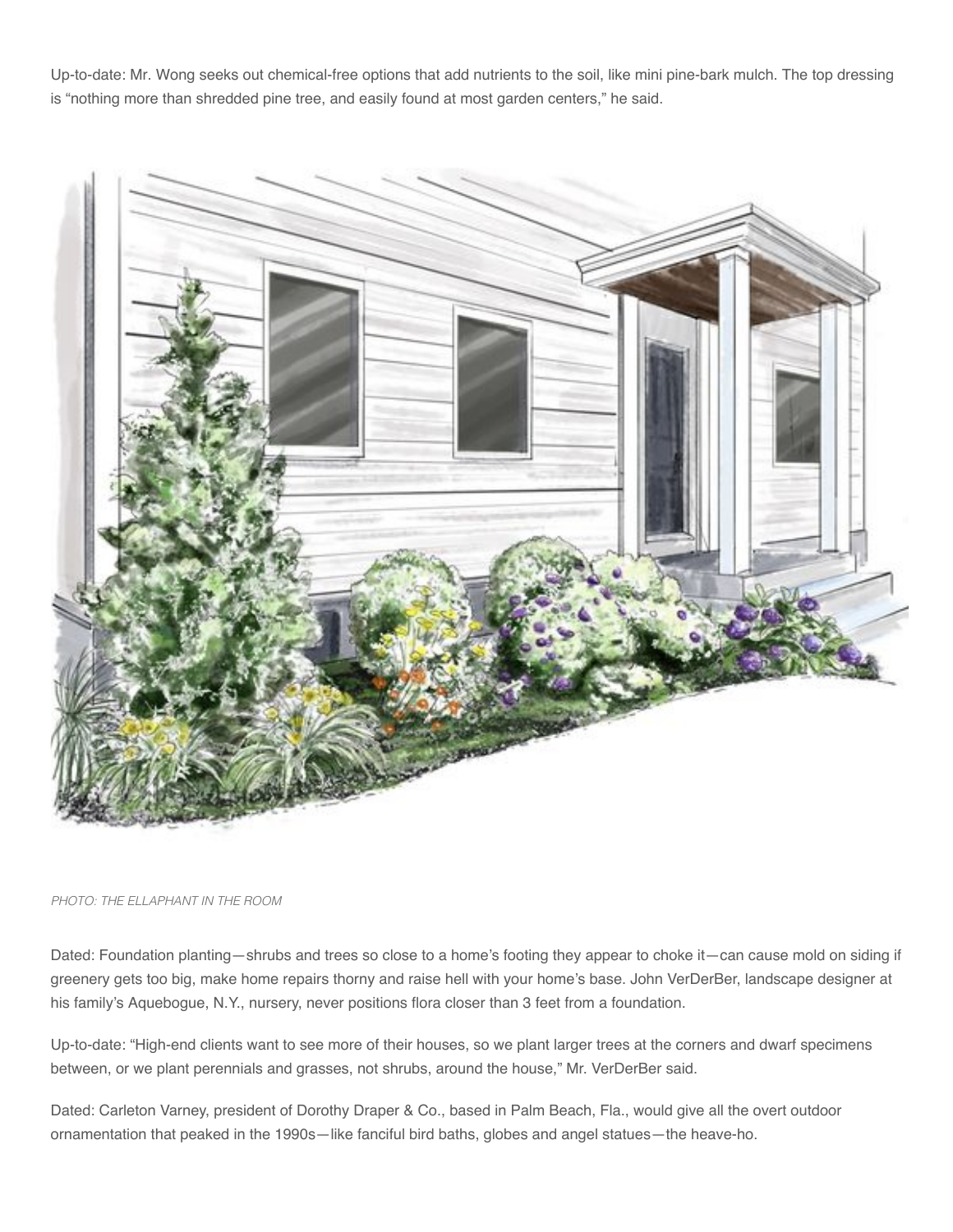Up-to-date: "These days it's much more chic to have a pared-back garden that embraces natural beauty," he said. Installing a surface-level bird bath with the still water of a small pond is preferable for Mr. Varney today, especially a copper specimen that will patina over time. "You will still enjoy the benefits of having a bird bath without having it be a focal point," he said.



*PHOTO: THE ELLAPHANT IN THE ROOM*

Dated: In the 1990s, landscapers plopped boulders onto grounds to add dimension—and unsurprisingly, the big stones sit there still. The problem, said Cara Fox, owner and lead designer for the Fox Group in Holladay, Utah: "So often, they aren't authentic to the topography of the land."

Up-to-date: Ms. Fox prefers to install equally substantive bushes with a similar scale. Ideally they would be right for the area's hardiness zone, the USDA standard for determining if a plant can thrive in a location. For zones 4 through 8, which cover most of the U.S., that would be quick-growing hornbeam hedge or bush, "which can be trimmed to any scale," she said.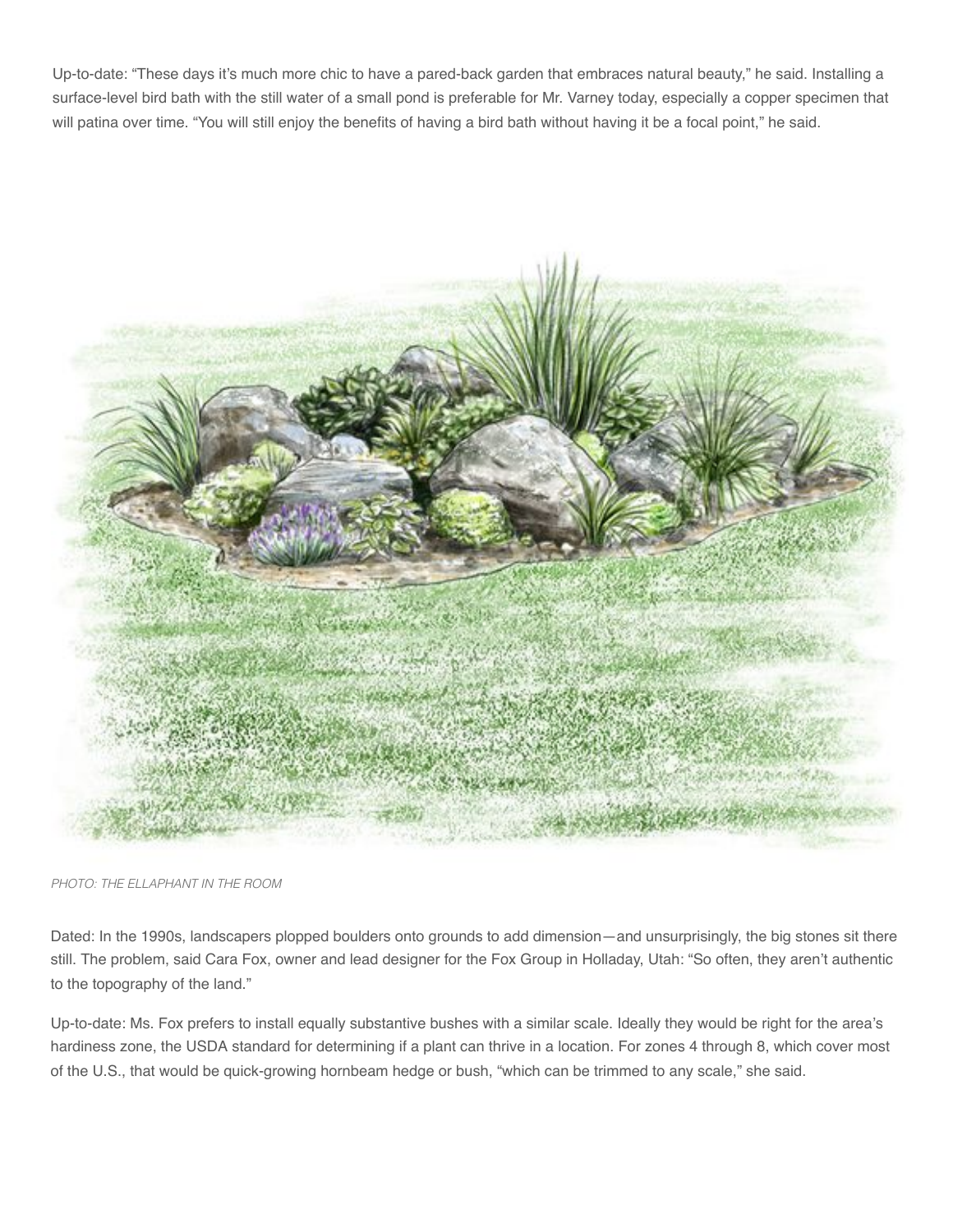Dated: The Algerian and English ivy that dominated facades in the 1950s and '60s "makes a good rat hotel," said James Lord, principal of San Francisco landscape architecture and urban design firm Surfacedesign. Ivy also creeps under siding, and its little rootlets exploit and expand cracks in mortar. Mr. Lord added that the climbing clinger—installed to replicate an East Coast prep look—also pushes out indigenous species and strangles trees.

Up-to-date: Mr. Lord would re-create the eye-candy appeal of climbing vines with their less-grasping cousin, twining vines, because they shimmy up supports like cables instead. He favors passion flower and trumpet vine in the Bay Area, because they're "all seasonally more interesting than ivy, and won't undermine the integrity of your wall."



*PHOTO: THE ELLAPHANT IN THE ROOM*

Dated: With the flounciness of a rococo ball gown, florals that ring tree trunks in rainbow circles are now more musty than must-have. "The plants are too orderly," said New York designer Chris Shao.